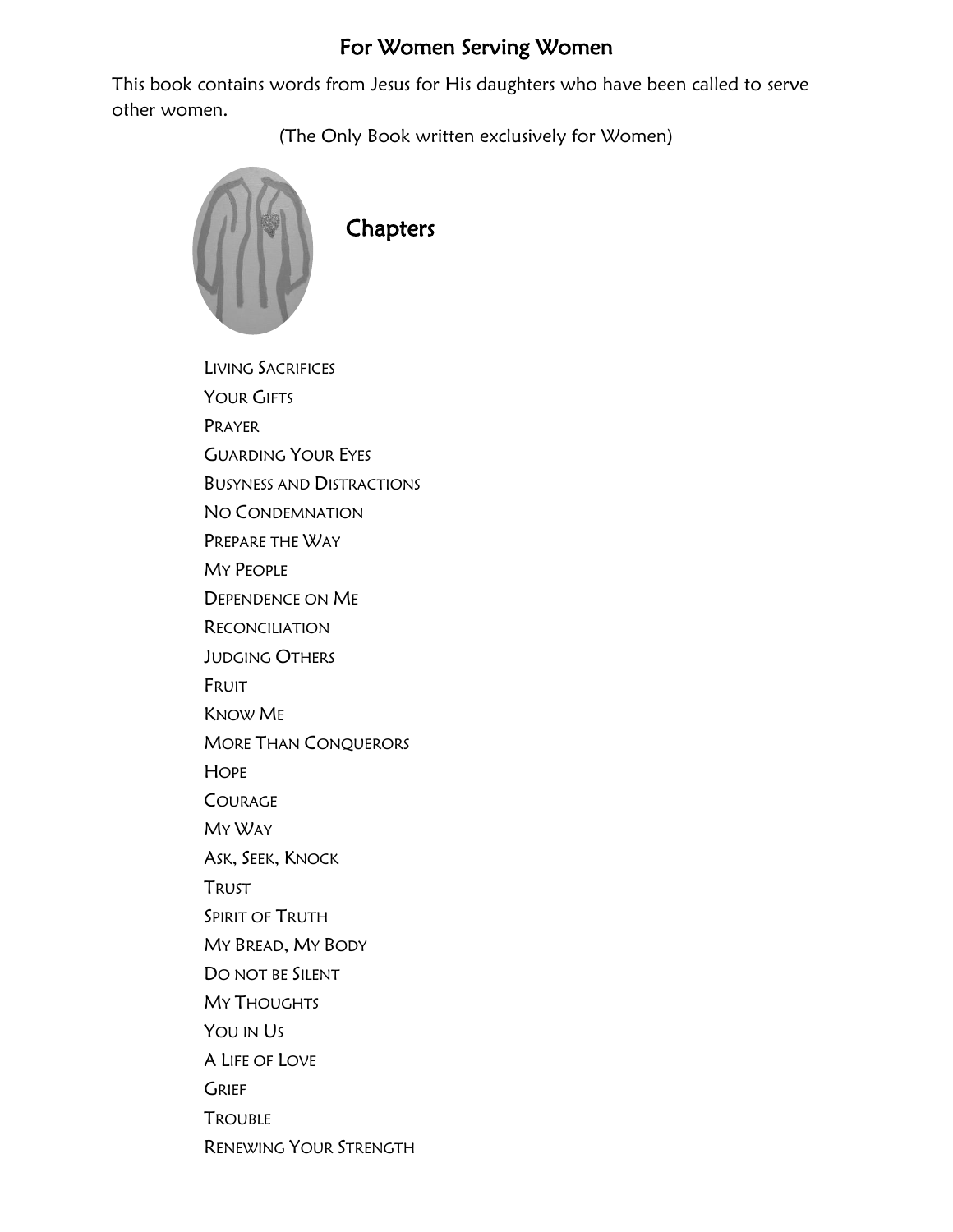#### SAMPLE CHAPTER

### Living Sacrifices

Therefore I urge you, brothers [daughters] in view of God's mercy, to offer your bodies as living sacrifices, holy and pleasing to God – this is your spiritual act of worship. Do not conform any longer to the pattern of this world, but be transformed by the renewing of your mind. Then you will be able to test and approve what God's will is – his good, pleasing and perfect will. (Romans 12:1-2)

#### *My precious daughter*,

 *You have given yourself to Me as a living sacrifice yet you struggle so much with the way you look. Do you not see that I have addressed in My Word all you need in this area? When you receive the righteousness of God through believing in My finished work for you, you have all you need for the transformation of your body. You cannot strive hard enough to earn this righteousness. It is a gift of the Father's love for you.*

 *Consider that what you eat can be a "spiritual act" of worship. This is NOT condemnation for there is no condemnation "in Me" and you are "in Me." It is not necessary for you to conform to the world's way, to reward yourselves with food that you are not hungry for, because it is there and attractive. My ways are of the Spirit and your physical transformation will come through the transforming of your mind as you receive, by faith, the things that I have sacrificed to give you. Have great joy for your hope and trust is in me.*

 *You can have the appetite of Christ. You can be satisfied by the bread of life, as I was satisfied by what the Father gave Me. Feed your spirit through time with Me, and in My Word. I will reveal your physical transformation so that you may not be in bondage to the things of this world, but able to test and approve My will for you. This is not about food My love; it is about your heart and Mine beating as one. It is about My freedom in the Spirit, for you in the natural.*

 *In My gift of grace is freedom beyond measure, for you. Know that My love covers you completely in this area. Give your appetite to me and let me fill it with supernatural desires. Give yourself grace to form new habits in this area. Wrap yourself in My loving*